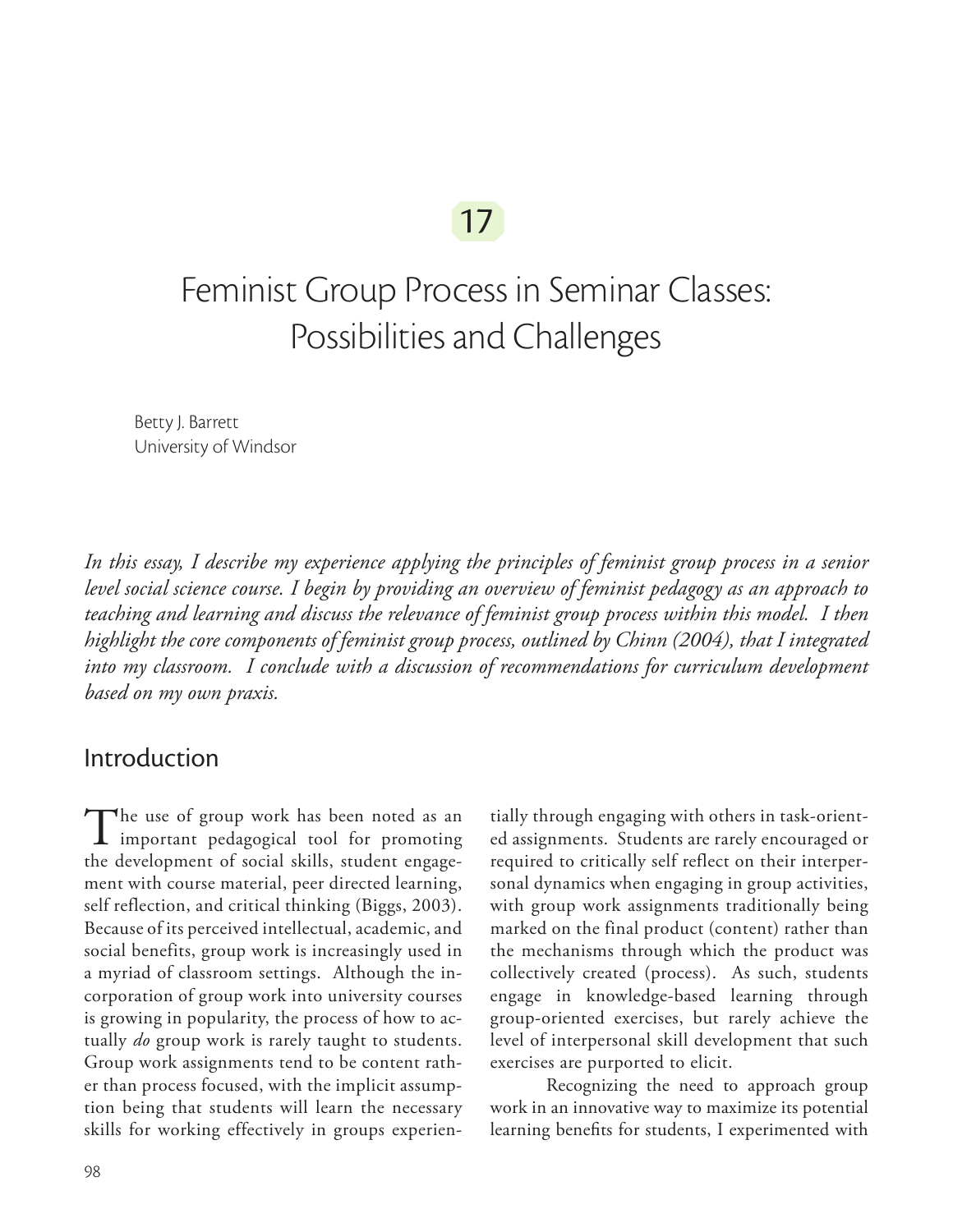the implementation of feminist group process in a senior level social science seminar course. In this essay, I briefly describe the core principles and theoretical underpinnings of this approach as well as the specific strategies I implemented in my classroom. I conclude with recommendations for educators for the successful implementation of this process based on my own praxis.

## Feminist Pedagogy

As a social work and women's studies educator, my approach to teaching and learning is heavily influenced by the principles of feminist pedagogy. Feminist pedagogy has been defined as a collection of classroom practices, educational strategies, and relational approaches informed by critical pedagogy and feminist theories (Crabtree & Sapp, 2003). Feminist pedagogy promotes transformative learning by replacing the "banking model" of education, in which students are viewed as passive receptacles of information, with a "partnership model" which constructs students as co-producers of knowledge (Stake, 2006). Educators informed by feminist pedagogy strive for the integration of action with reflection within the classroom as well as the empowerment of students as active agents of learning. By legitimizing individual experiences as an appropriate point of entry for inquiry and encouraging a theoretical analysis of these experiences as valid scholarly activity, feminist pedagogy seeks to engage students as mutual participants in the learning process. Through participatory learning, self reflection, and consciousness-raising, feminist pedagogy seeks to both intellectually and emotionally engage students as dynamic learners. Through this process, feminist pedagogy strives to cultivate both the personal and political empowerment of students to become catalysts for social change (Carillo, 2007; Crabtree & Sapp, 2003; Larson, 2005; Stake 2006).

#### Feminist Group Process

The application of feminist group process in the classroom is one practical strategy for implementing

the theoretical principles of feminist pedagogy (Banister & Schrieber, 1999). This approach constructs the classroom as a unified group rather than a collection of individuals, and contends that attention to process is just as integral to learning as is attention to instructional content. Feminist group process therefore strives to demystify and make explicit all of the processes, structures, and interpersonal dynamics that often go unnamed and unchallenged in traditional group settings. Through making these processes explicit, individuals are then able to engage in skill building by challenging unproductive communication patterns, engaging in group decision making, and transforming group conflict (Chin, 2004). The "peace and power" principles, outlined by Chin (2004) and briefly summarized below, provide concrete strategies for promoting shared responsibility for learning, developing collaborative leadership skills in students, and connecting feminist theory and praxis in the classroom.

Although feminist group process is attentive to the collective experience, the group is also a site for individual learning and transformation. As such, feminist group process seeks to humanize the classroom experience for students. Every session begins with a brief 'check in' – each student is asked to share with the group any circumstances that might influence his or her ability to be an active participant in the discussion that day (for example, "I am distracted tonight because I have a big exam in another class tomorrow that I am worried about, but I want to hear the discussion and participate as much as possible"), and to share any expectations, hopes, or concerns about the session. By focusing individualized time on each student at the beginning of every class, the group context becomes personalized. This not only honors each individual's holistic identity and recognizes that students have other identities, roles, and responsibilities outside of the classroom that may impact their ability to be entirely present in the classroom, but it also encourages the development of empathy and community among students (Chin, 2004).

Central to feminist group process is shared leadership among group members. One way this is done is through a rotating 'convener.' The primary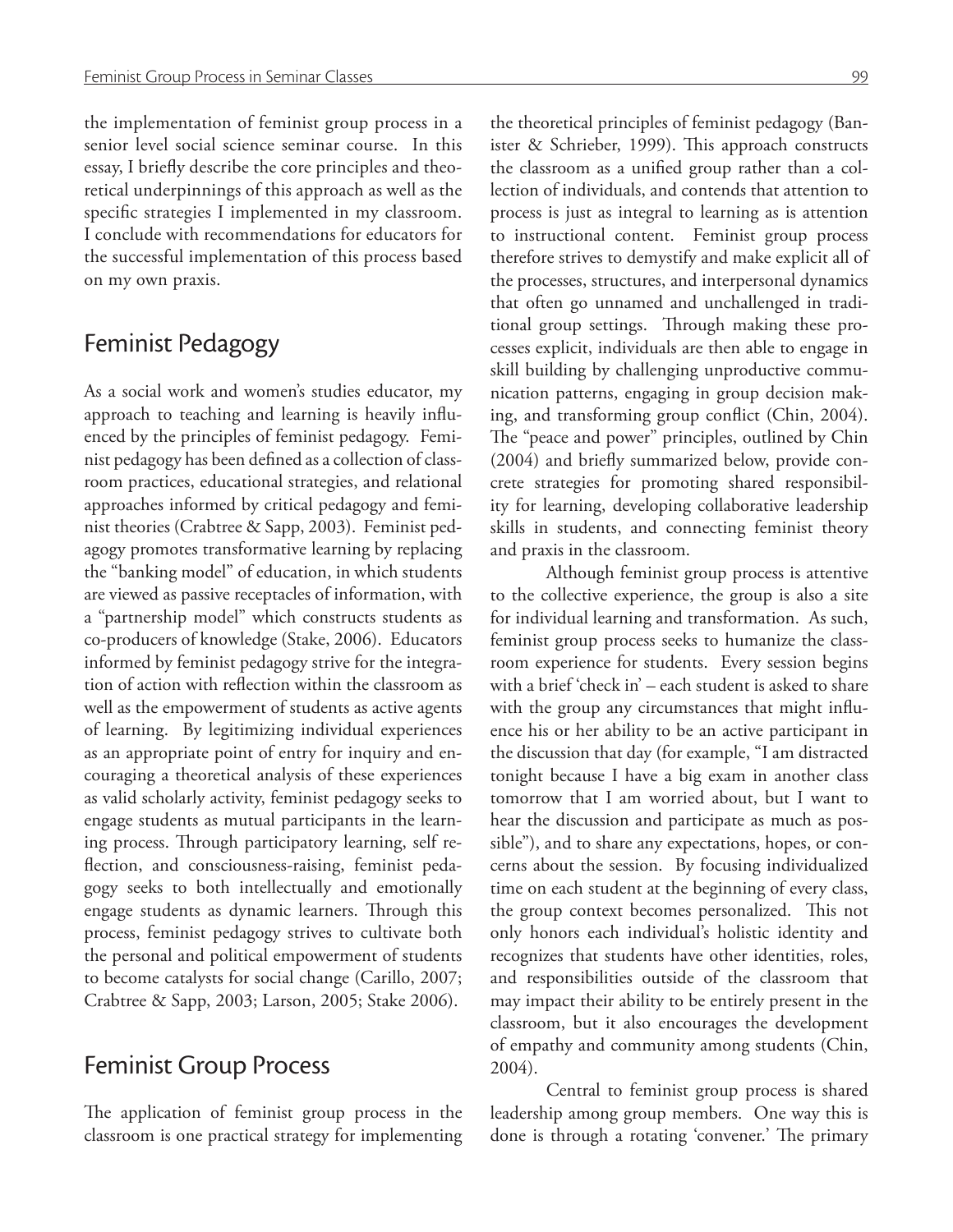responsibility of the convener is to facilitate the content of group discussions and monitor and guide the group process through dismantling unproductive interpersonal dynamics. This position is rotated every week to ensure that each student is able to develop leadership and communication skills. The convener is responsible for guiding the content of the discussion through the establishment of a mutually agreed upon 'agenda' for the session in consultation with the whole class. The convener is also responsible for initiating and structuring the discussion by preparing a SOPHIA (Speak Out, Play, Havoc, Imagine, Alternatives), which he or she shares at the beginning of the session outlining his or her initial thoughts and questions in response to the agenda topic. The convener guides group process through actively listening to the discussion and facilitating any necessary changes to keep the group focused on its purpose. For example, if it appears that a particular student is engaging in a monologue or two students are interacting only with one another in a dialogue, the convener may attempt to shift this dynamic to an 'every-logue' through the use of circling or sparking. In circling, the convener halts the group discussion and engages every participant in a 'round robin' forum in which each person is asked to contribute. In sparking, the convener poses a particular question or specific issue and allows everyone to spontaneously generate response in a continuous free flowing fashion. As the convener role rotates throughout the group, every individual is able to strengthen their collaborative leadership skills (Chin, 2004).

A primary responsibility of the convener is to facilitate the use of value based decision making in the group. Through this process, all decisions in a group are made by weighing the degree to which each possible outcome reflects the core values of the group. At the beginning of the semester, the class brainstorms a list of values that they would like to define their classroom experience. Whenever a decision must be made, the group returns to the list of values to ensure that every choice reflects these guiding values. In this way, the process of group decision making is not based on a 'majority rules' approach but rather on the core values that were collectively pre-determined by the group. When a decision must

be made, the question is posed to the group, who then brainstorms all of the possible options as well as the potential consequences of each option. The group then works together to narrow down the options based on those that best reflect the core values defined at the beginning of the class through the process of consensus. In this way, the process of group decision making is made explicit to all participants, strengthening each individual's problem solving, communication, conflict resolution, and social skills (Chin, 2004).

### The Senior Seminar Experience

The *Women's Studies Seminar* is a small (8-student), semester-long course dedicated to the in-depth examination of a key issue in feminist scholarship, activism, or discourse. In the winter 2008 semester, I dedicated the focus of this course to the study of feminist group process. The class met once a week in a three hour time slot for a total of thirteen weeks. The three hour class was divided into two core components: during the first half, the class met as a whole to discuss an assigned reading and a pre-determined topic; during the second half, the class was divided into two smaller groups that were engaged in a semester long group research project. In preparation for every session, students were asked to read an assigned article and complete a weekly journal entry addressing questions posed in their syllabus. The final mark for the course was evenly divided, with approximately 50% of the final mark determined by their journal entries and participation in the seminar discussion and the other 50% allocated to their group project.

To familiarize students with the principles of feminist group process, the first two sessions of the class were devoted to reading and discussing selections from Chin's (2004) book *Peace and Power: Creative Leadership for Community Building*. During these sessions, we brainstormed our class list of values to be the basis for our decision making throughout the semester. The students compiled a list of 20 mutually agreed upon values, including academic success, equality in ownership, constructive criticism,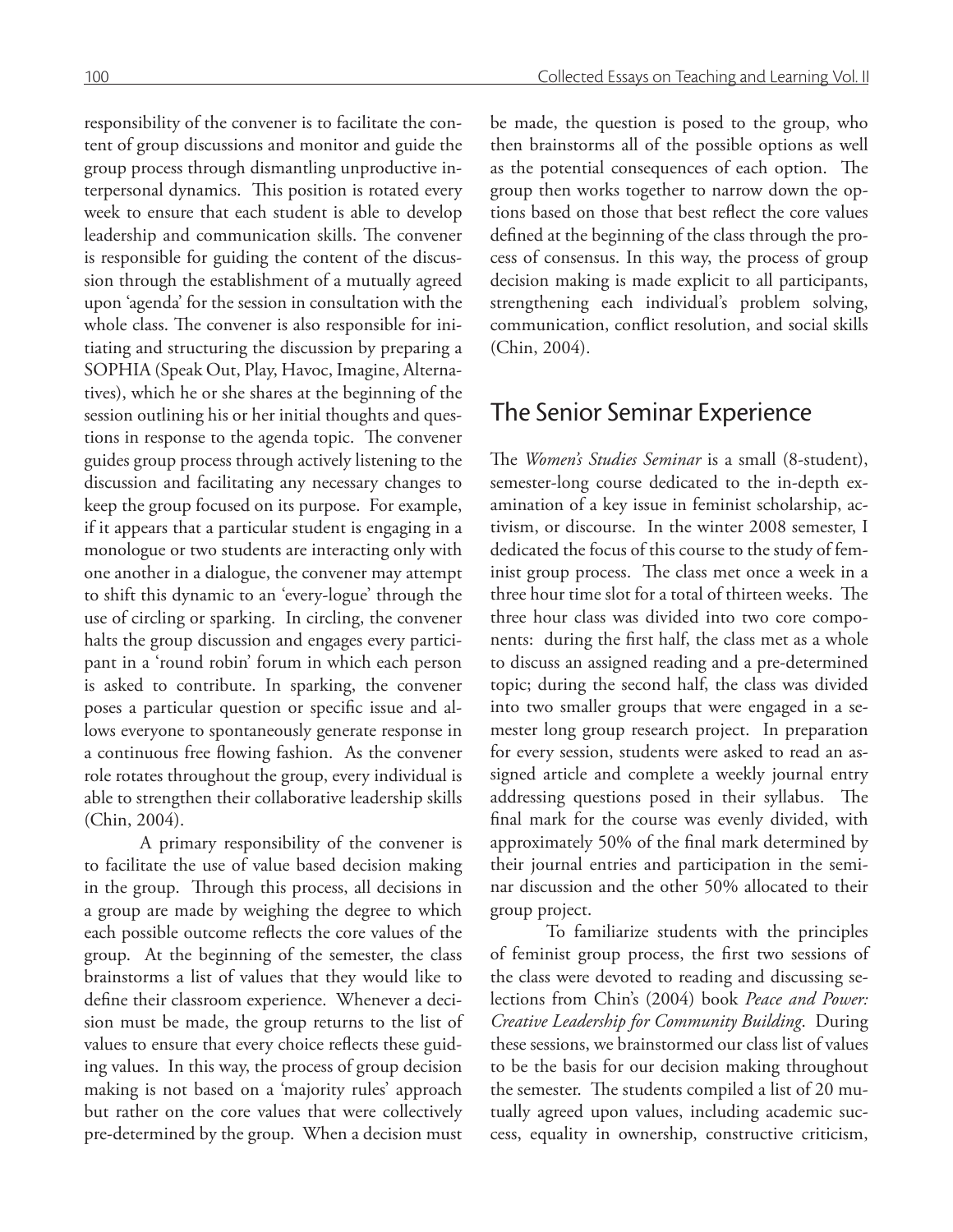respect for individual comfort levels, and the right to abstain from participating. I served as the class convener for the first two sessions, after which students rotated convener responsibilities for the remainder of the semester.

At the beginning of the semester, each small group was required to develop a group work plan that would guide their semester long research project. In this plan, they were required to outline the 'content' of their group meetings (e.g., timelines, tasks, and responsible parties), and how the group would successfully facilitate their 'process.' Each small group was required to devise their own list of values to guide the decision making process in their individual groups and to concretely outline how they would deal with common problems that emerge in group work (such as interpersonal conflict, poor performance of individual group members, etc.). At the end of the semester, each group was required to hand in a collective description of any changes that had been made to their original group work plan over the course of the semester, in terms of both 'content' and 'process,' as well as an individual reflection paper on the process of working collectively with their group.

As the course instructor, I had a unique role in the group. Although a primary purpose of feminist group process is to reduce hierarchy among group members and promote a shared responsibility for learning, it was not possible to ignore the fact that I held more power and responsibility in this setting than the students. Even though student conveners established weekly agendas for the course, these agendas were shaped by the guiding questions I posed for each weekly topic in the syllabus. Further, although it was the principal task of the conveners to direct group content and modify group process, it was necessary for me to step in and assist in this regard when the convener was unable to successfully re-direct unproductive group interactions or appropriately clarify content. During the second half of the class period, when students were engaged in their research projects, I acted as a consultant to both groups, providing feedback, insight, encouragement, and direction when necessary. Finally, and most importantly, it was my responsibility to assign each student a mark for the class (although a portion of the final group research project grade was based on peer feedback and evaluation). In this way, even though the class was centrally focused on student-directed learning, the primary teaching responsibility remained firmly with me as the instructor.

The initial reaction from students ranged from excitement to apprehension. In their journal entries, students who identified as 'shy' and 'introverted' expressed discomfort with the level of student interaction that was required in the course. Other students wrote that they were invigorated by the class because it was primarily student facilitated and felt empowered by the opportunity to take an active role in guiding the course experience. Still, others expressed hostility at my refusal to lecture and placement of responsibility on the students for the weekly facilitation of discussions, with one student stating that I was "exploiting student labor" through expecting the student convener to be responsible for establishing an agenda for each session and to facilitate both the content and process of the discussion. Another student noted that I was "not teaching" by expecting students to learn from one another through group projects and student-facilitated dialogue rather than preparing traditional lectures for the students.

While I had envisioned that students would be energized and transformed by the non-conventional nature of the class, I discovered that many students were quite simply ill prepared to engage in meaningful group-based learning with their peers. Although almost all of the students had reported in their journals that they frequently participated in group work throughout their university education, none had ever been asked to engage so extensively with the process as well as the content of these activities. Further, group work had been treated as an 'add on' in many of their previous courses, supplementing an instructional approach that was still primarily instructor and lecture driven. When group work was moved from the margins to the center of the classroom experience, they were unable to adjust their expectations from the banking model, which had been a pervasive feature of their university educations thus far. As an instructor, I struggled to modify my own expectations for the course with the reality that although many students may have been previously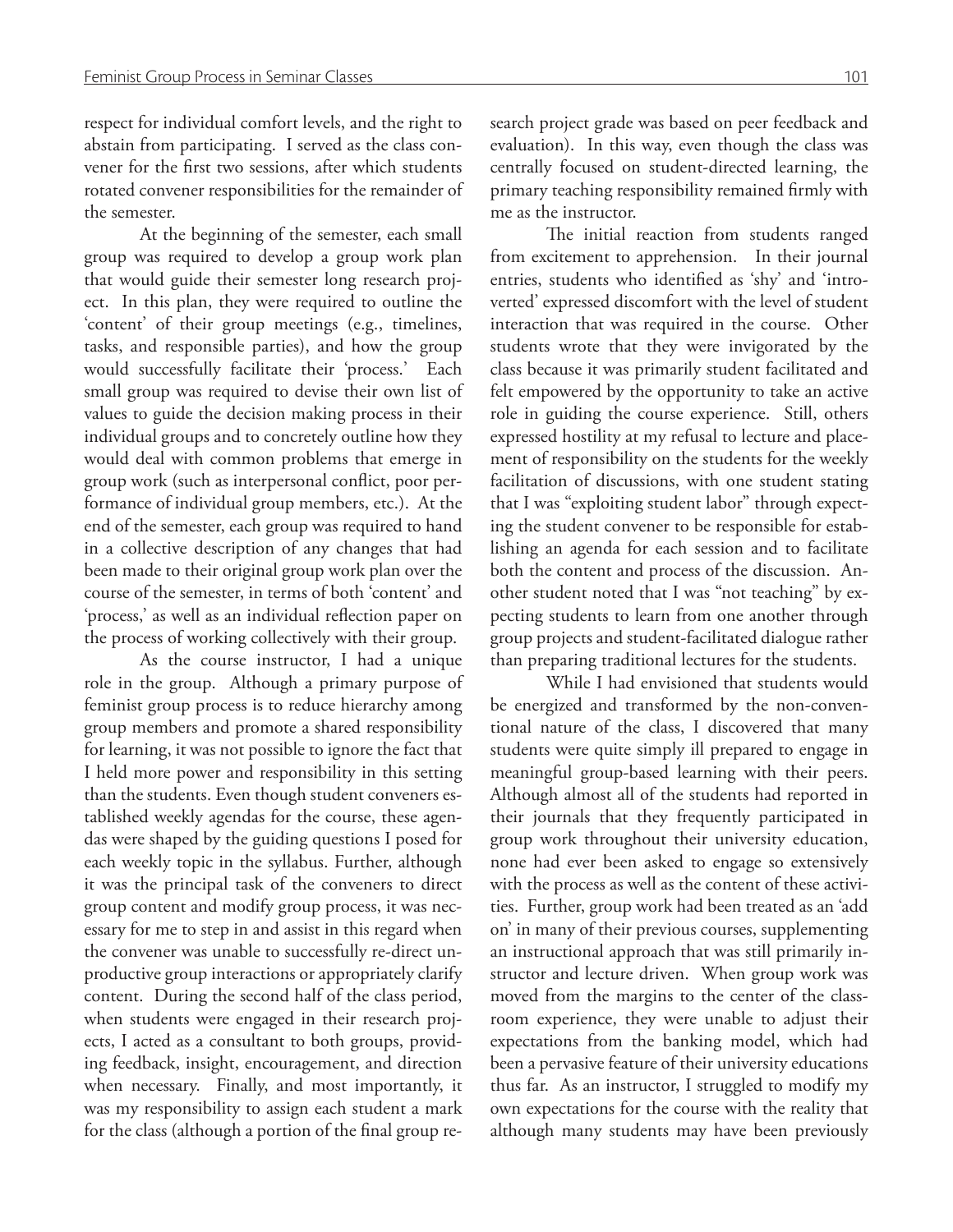*taught* group work that they had not truly learned the skills of doing group work. As aptly observed by one student in her anonymous evaluation of the course:

…this course was almost idealistic and though nice in theory is not very applicable even within the classroom itself. Most students have internalized the traditional classroom within the world of academia for too much of this course to be as effective and profound as I was anticipating among fourth year women's studies students even. People are still caught up in their power hierarchies and structures and these still dominated this course even though it was against the objective.

#### Recommendations

The integration of group work in the classroom is important not only for knowledge acquisition but also for skill development. Despite the potential of group work to enhance problem solving, communication, conflict resolution, and social skills among students, many approaches to group work remain content rather than process focused. As such, students may enhance their knowledge of a subject area through group oriented activities but fail to develop the interpersonal skills that such activities are designed to strengthen. To maximize the benefits of group work, instructors must recognize that group work is a skill that must be learned and cannot assume that students understand how to successfully navigate interpersonal relationships simply by being asked to engage in content-driven group-oriented activities.

Educators must approach group work as a skill building activity not simply as a conduit for knowledge-based learning. This can be accomplished through the integration of group work in introductory courses to provide a foundation for the further development of group work skills both vertically and horizontally across the curriculum. This must include the integration of course lectures and readings to assist students in differentiating between group content and process. Further, group work must include a self reflection component, which encourages students to critically analyze their group experiences to strengthen students' abilities to effectively challenge dynamics that impede positive group process.

Wlodkowski (1986) notes the potential utility of Johnson and Johnson's (1982) Cohesion Behavior Inventory to assist instructors in self evaluating their effectiveness at creating a learning environment that maximizes student engagement, motivation, inclusion, and cohesion in group based learning activities. This short, likert scale can also be modified for completion by students to encourage self reflection about their own experiences in group learning activities. Items on this survey include: "I disclose my ideas, feelings, and reactions to what is currently taking place in group," "I am influenced by group members during instruction with respect to their specific needs and opinions," and "I express acceptance and support when other members disclose their ideas, feelings, and reactions to what is currently taking place in the group" (Wlodkowski, 1986, p. 201). The administration of this scale throughout the semester not only provides instructors an ongoing opportunity to determine if students are successfully enacting the principles of group work (and, thus, evaluate the effectiveness of their pedagogy), but also facilitates students' self reflection on their experiences in the classroom. As a central goal of feminist pedagogy is to honor student experiences as an entry point for inquiry and to engage students as active participants in the learning process, the use of structured self assessment measures, such as the Cohesion Behavior Checklist, may be a valuable tool for achieving these goals.

Finally, marks for group work must encompass an assessment of both content and process. This can be achieved through requiring students to develop a written plan for their process at the onset of the project, which may include distribution of responsibilities among group members, initial timelines for completion of tasks, and protocols for how the group will address common problems in group work (such as poor performance among members, unequal distribution of labor, etc.). Students can then be asked as part of their final project mark to turn in a critical self reflection discussing their group's implementa-